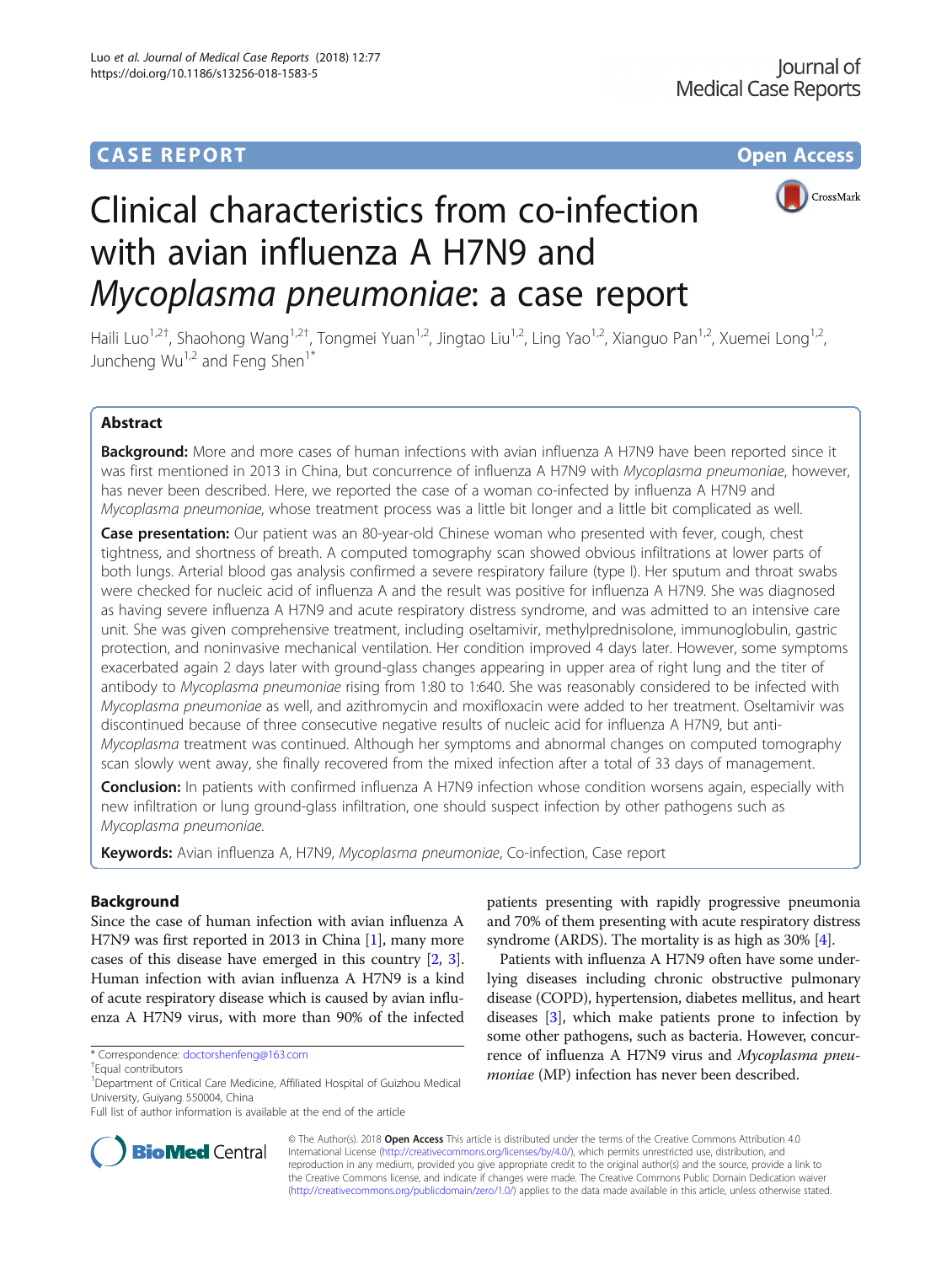MP pneumonia is an atypical community-acquired pneumonia, which is most often mild and moderate, and its prognosis is usually good [\[5](#page-4-0)]. Here, we report a case with comorbidities of influenza A H7N9 and MP pneumonia, which made our patient's treatment process a little bit longer.

Our patient is an 80-year-old retired worker, whose onset started with a fever, cough, abdominal distention, weakness, and anorexia. Then, chest tightness and short of breath followed. A computed tomography (CT) scan and arterial blood gas analysis confirmed the diagnosis of severe pneumonia and a respiratory failure (type I) for our patient. She was diagnosed with influenza A H7N9 by positive result of nucleic acid for influenza A H7N9 from sputum and throat swabs 10 days later and was transferred to an intensive care unit (ICU) in Second Affiliated Hospital of Guizhou Medical University, Kaili City, Guizhou Province, China. During her treatment process, she was confirmed to have an infection of MP.

Since this is the first report of influenza A H7N9 complicated with MP, and the anti-MP treatment in such cases might be different from that in MP infection alone, it is valuable to present our case report, sharing our experiences in this patient's treatment. The main clinical characteristics of our patient and her treatment practice are reported below.

#### Case presentation

An 80-year-old Chinese woman began to have fever, cough, abdominal distention, weakness, and anorexia on January 5, 2017. She had been to the local poultry market with her husband to buy a live chicken and had eaten chicken meat on January 2, 2017. She is a retired teacher, and she has three children, all of whom are healthy. She is optimistic and has healthy social relations. She currently lives with her husband. She went to see a doctor at a hospital in the southeast state of Guizhou Province on January 11, 2017. An examination showed a fever with body temperature of 38.3 °C, blood pressure of 130/78 mmHg, and pulse rate of 85 beats per minute (bpm). She was oriented and cooperative and in fine general condition. Her mental status was conscious and her neurological examination was normal. She does not smoke tobacco and does not consume alcohol. Her sputum and throat swabs were collected to test the nucleic acid of avian influenza A virus. Then, she was given some general anti-virus drugs. Fever persisted and she felt short of breath, so she went to the Second Affiliated Hospital of Guizhou Medical University on January 13, 2017. An examination revealed a highest body temperature of 39.5 °C, pulse rate of 83 bpm, respiratory rate of 25 to 28 breaths per minute, moist rales located at middle-lower fields of both lungs, blood oxygen saturation  $(SpO<sub>2</sub>)$  of 94% (oxygenation at

4 L/minute of oxygen with a nasal catheter), noninvasive blood pressure of 112/64 mmHg, white blood cell count of  $3.46 \times 10^9$ /L (neutrophils, 69.4%; lymphocytes, 0.8  $\times$  $10^9$ /L), oxygen arterial tension (PaO<sub>2</sub>) of 58.4 mmHg with fraction of inspired oxygen (FiO<sub>2</sub> 0.41), and carbon dioxide arterial tension (PaCO<sub>2</sub>) of 31.8 mmHg. A CT scan showed obvious infiltrates in both lungs and some ground-glass opacity in the middle field of her right lung (Fig. [1a](#page-2-0)). In her past medical history, she had hypertension and COPD. Because of suspicion for contagious disease, she was admitted to the Department of Infectious Disease of our hospital and given antibiotics, oxygen therapy, and oseltamivir. On January 14, 2017, she was definitely diagnosed as having influenza A H7N9 by the positive results of nucleic acid testing and was separated from other patients. She was transferred to the ICU on the same day because of obvious dyspnea and shortness of breath. Her immediate examination on ICU admission showed oxygen pulse saturation of 65%, a body temperature of 38.5 °C, noninvasive blood pressure of 128/75 mmHg, a maximal respiratory rate of 30 to 35 breaths per minute, and she was conscious and cooperative. Her neurological examination was completely normal. Arterial blood gas result revealed a PH of 7.48, PaCO<sub>2</sub> of 31 mmHg, PaO<sub>2</sub> of 49.1 mmHg (FiO<sub>2</sub> 0.41), and bicarbonate (HCO<sub>3</sub>) of 22.8 mmol/l; biochemical results consisted of total protein of 57.38 g/l, proalbumin of 69 mg/l, potassium of 3.39 mmol/l, sodium of 129.36 mmol/l, creative kinase of 162.15 U/l, creative kinase– myocardial band (MB) of 8 U/l, lactate dehydrogenase of 420 U/l, brain natriuretic peptide (BNP) of 185 ng/l, and procalcitonin (PCT) of 0.056 μg/L. The titer of antibody to MP was 1:80. Liver and renal functions were almost normal. Urine analysis showed red blood cell of 8 cells/ low-power field (LP) and white cell of 10 cells/LP.

The main diagnoses at ICU admission were severe pneumonia and ARDS.

After being delivered to the ICU, our patient was given comprehensive treatments, including antibiotics, intravenously administered methylprednisolone (120 mg/day), immunoglobulin (10 g/day), and gastric protection. Oseltamivir at 300 mg/day was orally administered for the first 6 days, then at 150 mg/day for the following 3 days. As she was conscious and very cooperative, she was given noninvasive mechanical ventilation (PHILIPS Respironics V60, Respironics California, Inc, USA). Her input of fluid volume was strictly limited and her hemodynamics were stable except for occasional slight fluctuations. After having been treated for 4 days, her respiratory symptoms began to alleviate, and oxygenation improved with  $PaO<sub>2</sub>$  up to 66 mmHg  $(FiO<sub>2</sub> 0.4)$ , and respiratory rate decreasing to 24 to 28 breaths per minute. However, 2 days later, she began to cough with less sputum, and tachypnea and weakness were exacerbated. The titer of MP antibodies gradually increased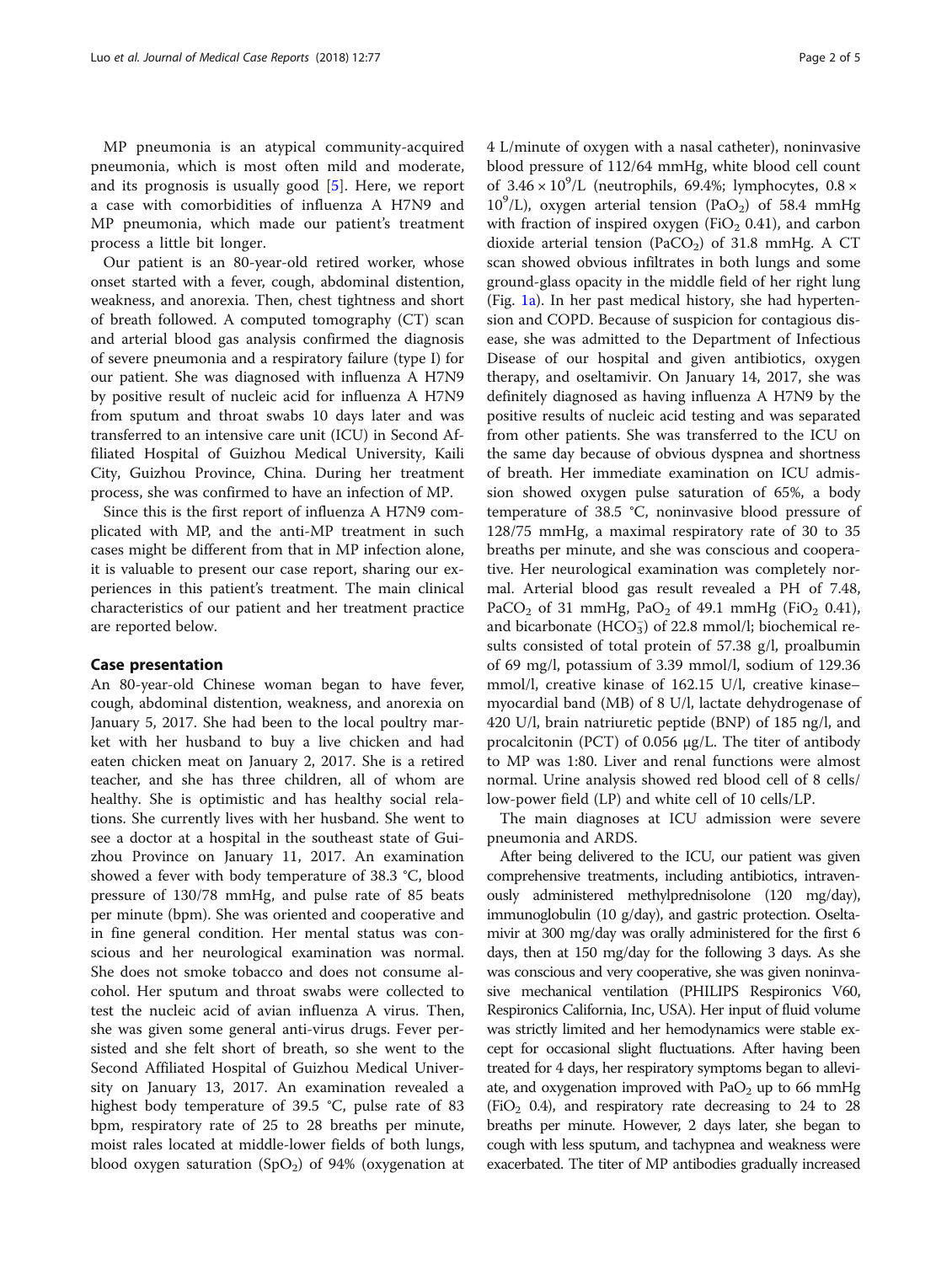<span id="page-2-0"></span>

from 1:80 to 1:160, and then arrived at 1:640 within 9 days. A CT scan on January 26, 2017 revealed an enlarged ground-glass infiltrate in the upper area of her right lung (Fig. 1b). She was reasonably considered to be over-infected with MP, and then orally administered azithromycin (0.5 g/ day) and intravenously administered moxifloxacin (400 mg/ day) were prescribed on January 23, 2017. At the same time, oseltamivir was discontinued because of three consecutive negative results of nucleic acid for influenza A H7N9. After 5 to 6 days of anti-MP treatment, her symptoms alleviated and the titer of the antibodies decreased. A gradual reabsorption of ground-glass infiltrates was seen in upper lobe of her right lung after 9 days of treatment against MP (Fig. 1c). She was discharged on February 5, 2017 with mild cough and shortness of breath on exercises.

Considering that she still had a mild cough and felt somewhat short of breath, especially on exercises, and because some infiltrates in both lungs remained, she was advised to continue taking azithromycin regularly after discharge. We kept a close follow-up on her treatment. On February 7, 2017, the titer of MP antibodies decreased to 1:80. On February 13, 2017, all her symptoms had disappeared after a continuous 22 days of treatment against MP. The follow-up at 6 months after her discharge from ICU revealed that she has kept very fit. Her clinical course is summarized in Table [1.](#page-3-0)

### **Discussion**

Our patient suffered from avian influenza A H7N9 maybe because of contact history of live birds and her condition exacerbated in a short time. In her treatment process, she was confirmed to be over-infected by MP,

which has not been reported before. The anti-MP process in this patient was longer than usual because of her poor underlying condition.

Until now, human infection with avian influenza A H7N9 has been merely confirmed to be associated with exposure to poultry [\[6](#page-4-0)]. This was the case for our patient, who had been to a poultry market and had eaten chicken prior to the onset of illness. Surprisingly, her husband, who went to the market with her and had closer contact with the live poultry, remained healthy. This may be associated with his relatively perfect immune system and with no obvious underlying diseases. By contrast, his wife suffered from some underlying illnesses including hypertension and COPD, which made her more susceptible to infection from other pathogens such as avian influenza A H7N9 virus.

Clinical studies have demonstrated that a proportion of patients with influenza A or B are simultaneously infected by other pathogens such as bacteria and aspergilla [[3,](#page-4-0) [7](#page-4-0), [8](#page-4-0)] because of some risk factors such as COPD, use of steroids, and diabetes mellitus or even with a immunocompetent status  $[8]$  $[8]$ . But as far as we know, the clinical condition of co-infection caused by influenza A H7N9 and MP has not been described before. Although "atypical" pneumonia was recognized in the 1930s, MP was actually isolated from the sputum of a patient with "atypical" pneumonia in 1944 [[9\]](#page-4-0). Early clinical observations indicated a relatively high prevalence of MP respiratory infection in younger children, especially among school-aged children from 5 to 15 years of age [\[10](#page-4-0)]. So far, there have been fewer reports of MP respiratory infection in older individuals.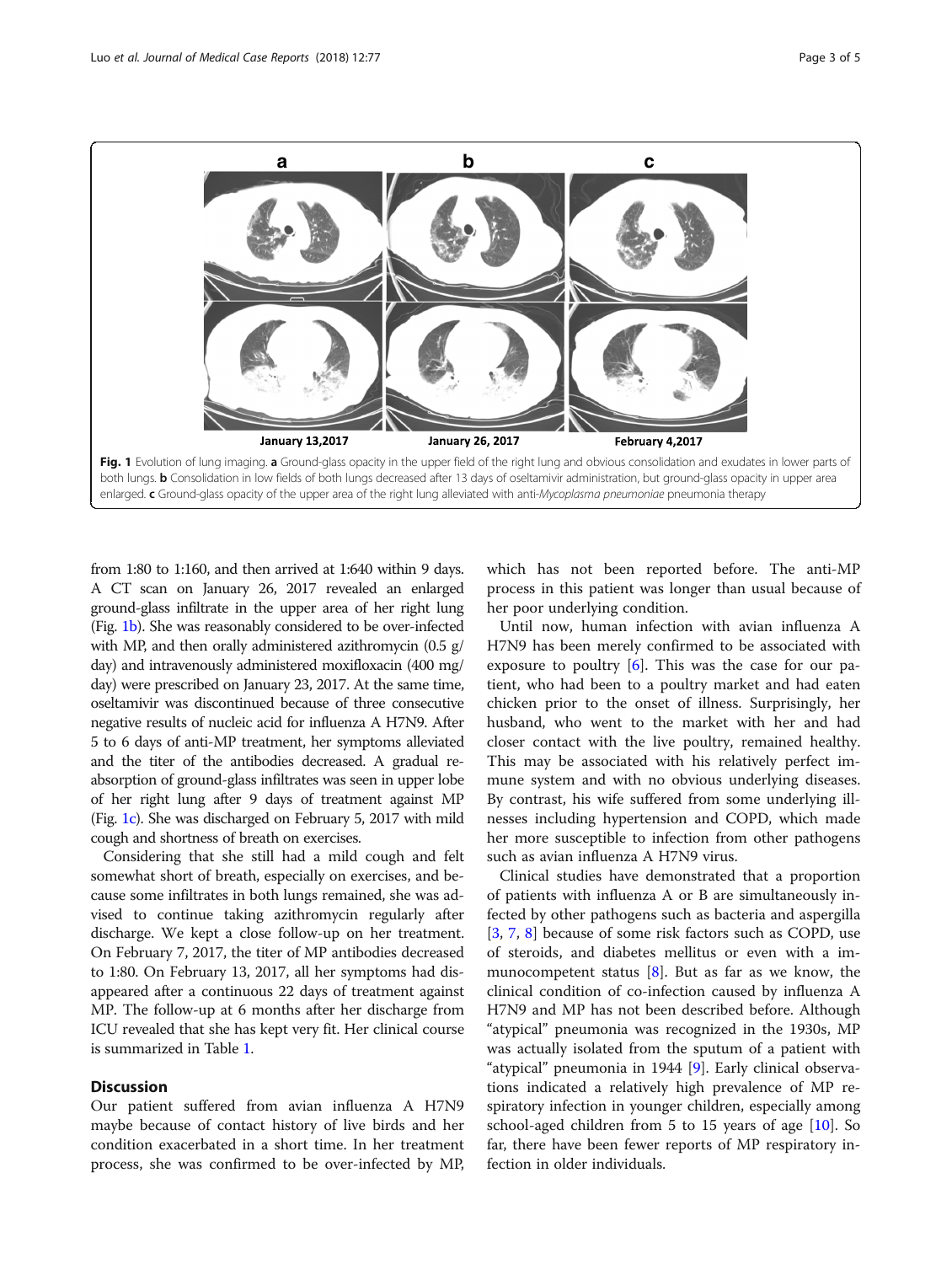<span id="page-3-0"></span>Table 1 Main clinical process of the first case co-infected by avian influenza A H7N9 and mycoplasma pneumoniae in Kaili, Guizhou province, China

| Course | Date              | Clinical major events                                                                                                                                                                                                                                                                                        |
|--------|-------------------|--------------------------------------------------------------------------------------------------------------------------------------------------------------------------------------------------------------------------------------------------------------------------------------------------------------|
| day 1  | 5 January, 2017   | Fever, cough, abdominal distention,<br>weakness, anorexia                                                                                                                                                                                                                                                    |
| day 7  | 11 January, 2017  | Went to see doctor, and sputum and<br>throat swabs were collected to be<br>checked for the presence of avian<br>influenza virus                                                                                                                                                                              |
| day 9  | 13 January, 2017  | Admitted to Second Affiliated Hospital<br>of Guizhou Medical University, CT scan<br>showed obvious consolidation and<br>infiltration in bilateral lungs and<br>ground-glass changes in upper area of<br>right lung; and she was diagnosed with<br>pneumoniae, Oseltamivir and meropenem<br>were administered |
| day 10 | 14 January, 2017  | Result of neucleic acid testing for H7N9<br>was positive and the patient was<br>transferred to ICU because of illness<br>deterioration and ARDS. Non-invasive<br>MV. Titer of antibody to mycoplasma<br>pneumoniae was 1:80;                                                                                 |
| day 14 | 18 January, 2017  | CHest X-ray showed the infectious focus<br>of bilateral lung partially absorbed.                                                                                                                                                                                                                             |
| day 15 | 19 January, 2017  | Cough again with fewer sputum, other<br>symptoms exacerbated again, increase<br>of moist rale in upper area in right lung;<br>Titer of antibody to mycoplasma<br>pneumoniae rised to 1:160;                                                                                                                  |
| day 19 | 23 January, 2017  | CT scan showed new focus appearing in<br>upper aera while old infultration being<br>absorbed. Titer of antibody to mycoplasma<br>pneumoniae arrived to 1:640, and<br>azithromycin and moxifloxacin were<br>administered.                                                                                     |
| day 19 | 23 January, 2017  | Oseltamivir was discontinued because<br>of three continual examinations of<br>neucleic acid for influenza A H7N9<br>changed to negative                                                                                                                                                                      |
| day 22 | 26 January, 2017  | CT scan shground-glass focus enlarged<br>comparing to that at 12 days before.                                                                                                                                                                                                                                |
| day 25 | 29 January, 2017  | The titer of the antibody decreased to<br>1:320. Patient's symptoms were alleviated<br>and moist rales reduced                                                                                                                                                                                               |
| day 32 | 4 February, 2017  | CT scan revealed the right upper focus<br>obviously absorbed. Moxifloxacin was<br>discontinued while azithromycin was till<br>continued.                                                                                                                                                                     |
| day 33 | 5 February, 2017  | Discharged from hospital.                                                                                                                                                                                                                                                                                    |
| day 35 | 7 February, 2017  | Titier of antibody to M. pneumoniae<br>decreased to 1:80.                                                                                                                                                                                                                                                    |
| day 41 | 13 February, 2017 | All symptoms disappeared and<br>azithromycin discontinued.                                                                                                                                                                                                                                                   |

Lung infection caused by MP can be diagnosed with culture of respiratory specimens and/or a fourfold rise in antibody titer to MP within 2 weeks [\[11](#page-4-0)]. In our patient, the MP antibody titer rose fourfold within 9 days, along with the exacerbation of some symptoms and

appearance of some new ground-glass lung infiltrates. This supported our diagnosis of MP in this patient [\[11](#page-4-0)]. Since the incubation period of MP infection is often as long as 1 to 3 weeks  $[5]$  $[5]$ , we speculate that MP may have already existed in our patient's respiratory system at the time when she was infected with avian influenza A H7N9.

Although MP infections are generally mild, patients may develop severe and fulminant disease at any age [[12\]](#page-4-0). This is especially the case in patients who simultaneously suffer from another disease such as avian influenza A H7N9, as observed in our patient.

The lack of a cell wall makes MP resistant to cell wall synthesis inhibitors such as β-lactam antibiotics. Effective drugs against MP include macrolides, tetracyclines, and fluoroquinolones [\[13](#page-4-0)]. Our patient was given azithromycin and moxifloxacin, and the ultimate result indicates that this therapeutic regimen was fortunately efficacious. It is generally recommended that the duration of treatment with azithromycin for communityacquired MP pneumonia is 7 to 14 days [\[14](#page-4-0)]. For our patient, azithromycin administration persisted for 22 days because of her poor underlying condition and her immunocompromised status.

It is noteworthy that although no fluoroquinolone resistance has been described so far in MP clinical isolates, more and more macrolide-resistant MP have been reported in recent years [\[14,](#page-4-0) [15](#page-4-0)]. If the clinical manifestations do not resolve in 72 hours with macrolides administration, it is recommended to change antibiotics to tetracycline (doxycycline and minocycline) or fluoroquinolones (moxifloxacin and levofloxacin) [\[15](#page-4-0)].

## Conclusion

In cases of confirmed influenza A H7N9, if the condition of the patient is not under initial treatment or if it even worsens with new ground-glass lung infiltrates, infection with another pathogen including MP must be suspected and sought.

#### Abbreviations

ARDS: Acute respiratory distress syndrome; bpm: Beats per minute; COPD: Chronic obstructive pulmonary disease; CT: Computed tomography; FiO2: Fraction of inspired oxygen; ICU: Intensive care unit; LP: Low-power field; MP: Mycoplasma pneumoniae; PaCO<sub>2</sub>: Carbon dioxide arterial tension; PaO<sub>2</sub>: Oxygen arterial tension

#### Acknowledgements

We cordially appreciated the special help of Professors Juan DU, Jing YANG, Qi LIU, Zhuhong ZHA, and Chunling ZHU.

#### Funding

There is no funding to support the case report.

#### Availability of data and materials

Data sharing not applicable to this article as no datasets were generated or analyzed during the current case report.